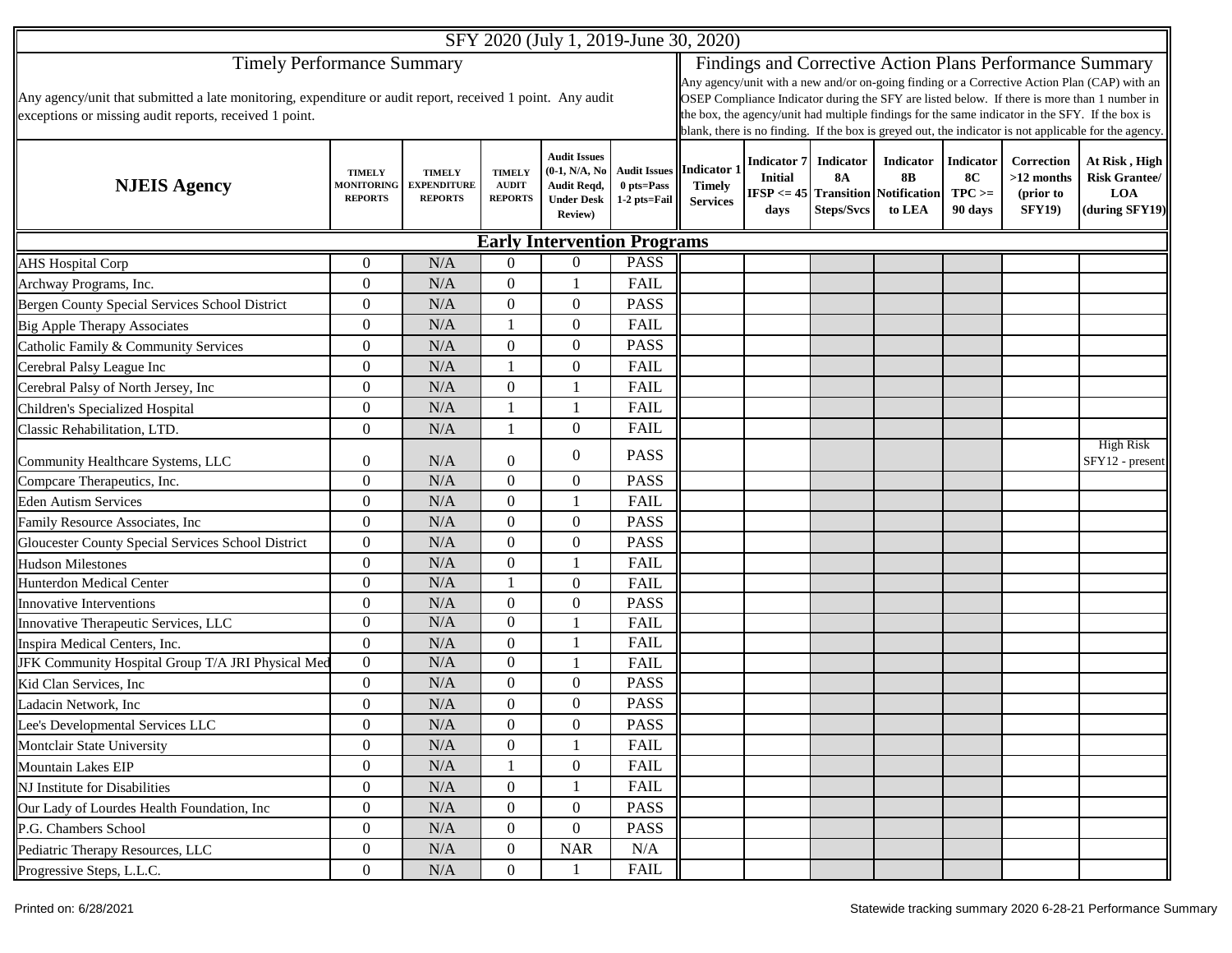|                                                                                                                                                                      |                                                      |                                                       |                                                 | SFY 2020 (July 1, 2019-June 30, 2020)                                                          |                            |                                                                     |                                                                                                                                                                                                                                                                                                                                                                                                          |                                             |                                                                                      |                                                 |                                                           |                                                                       |  |  |
|----------------------------------------------------------------------------------------------------------------------------------------------------------------------|------------------------------------------------------|-------------------------------------------------------|-------------------------------------------------|------------------------------------------------------------------------------------------------|----------------------------|---------------------------------------------------------------------|----------------------------------------------------------------------------------------------------------------------------------------------------------------------------------------------------------------------------------------------------------------------------------------------------------------------------------------------------------------------------------------------------------|---------------------------------------------|--------------------------------------------------------------------------------------|-------------------------------------------------|-----------------------------------------------------------|-----------------------------------------------------------------------|--|--|
| <b>Timely Performance Summary</b>                                                                                                                                    |                                                      |                                                       |                                                 |                                                                                                |                            |                                                                     | Findings and Corrective Action Plans Performance Summary                                                                                                                                                                                                                                                                                                                                                 |                                             |                                                                                      |                                                 |                                                           |                                                                       |  |  |
| Any agency/unit that submitted a late monitoring, expenditure or audit report, received 1 point. Any audit<br>exceptions or missing audit reports, received 1 point. |                                                      |                                                       |                                                 |                                                                                                |                            |                                                                     | Any agency/unit with a new and/or on-going finding or a Corrective Action Plan (CAP) with an<br>OSEP Compliance Indicator during the SFY are listed below. If there is more than 1 number in<br>the box, the agency/unit had multiple findings for the same indicator in the SFY. If the box is<br>blank, there is no finding. If the box is greyed out, the indicator is not applicable for the agency. |                                             |                                                                                      |                                                 |                                                           |                                                                       |  |  |
| <b>NJEIS Agency</b>                                                                                                                                                  | <b>TIMELY</b><br><b>MONITORING</b><br><b>REPORTS</b> | <b>TIMELY</b><br><b>EXPENDITURE</b><br><b>REPORTS</b> | <b>TIMELY</b><br><b>AUDIT</b><br><b>REPORTS</b> | <b>Audit Issues</b><br>$(0-1, N/A, No)$<br>Audit Reqd,<br><b>Under Desk</b><br><b>Review</b> ) | 0 pts=Pass<br>1-2 pts=Fail | <b>Audit Issues Indicator 1</b><br><b>Timely</b><br><b>Services</b> | <b>Indicator 7</b><br><b>Initial</b><br>days                                                                                                                                                                                                                                                                                                                                                             | Indicator<br><b>8A</b><br><b>Steps/Svcs</b> | <b>Indicator</b><br><b>8B</b><br><b>IFSP</b> <= 45 Transition Notification<br>to LEA | Indicator<br><b>8C</b><br>$TPC \geq$<br>90 days | Correction<br>$>12$ months<br>(prior to<br><b>SFY19</b> ) | At Risk, High<br><b>Risk Grantee/</b><br><b>LOA</b><br>(during SFY19) |  |  |
| <b>Rowan University</b>                                                                                                                                              | $\Omega$                                             | N/A                                                   | 1                                               | $\boldsymbol{0}$                                                                               | <b>FAIL</b>                |                                                                     |                                                                                                                                                                                                                                                                                                                                                                                                          |                                             |                                                                                      |                                                 |                                                           |                                                                       |  |  |
| Rutgers, University of NJ, RBHS                                                                                                                                      | $\Omega$                                             | N/A                                                   | $\theta$                                        | <b>NAR</b>                                                                                     | N/A                        |                                                                     |                                                                                                                                                                                                                                                                                                                                                                                                          |                                             |                                                                                      |                                                 |                                                           |                                                                       |  |  |
| S & S Therapeutics, Inc.                                                                                                                                             | $\Omega$                                             | N/A                                                   | $\mathbf{0}$                                    | <b>NAR</b>                                                                                     | N/A                        |                                                                     |                                                                                                                                                                                                                                                                                                                                                                                                          |                                             |                                                                                      |                                                 |                                                           |                                                                       |  |  |
| Salem County Special Services School District                                                                                                                        | $\Omega$                                             | N/A                                                   | $\mathbf{1}$                                    | $\boldsymbol{0}$                                                                               | <b>FAIL</b>                |                                                                     |                                                                                                                                                                                                                                                                                                                                                                                                          |                                             |                                                                                      |                                                 |                                                           |                                                                       |  |  |
| <b>SCHI EIP</b>                                                                                                                                                      | $\Omega$                                             | N/A                                                   | $\boldsymbol{0}$                                | $\boldsymbol{0}$                                                                               | <b>PASS</b>                |                                                                     |                                                                                                                                                                                                                                                                                                                                                                                                          |                                             |                                                                                      |                                                 |                                                           |                                                                       |  |  |
| Shirley Eves Developmental & Therapeutic Center, Inc                                                                                                                 | $\Omega$                                             | N/A                                                   | $\mathbf{0}$                                    | <b>NAR</b>                                                                                     | N/A                        |                                                                     |                                                                                                                                                                                                                                                                                                                                                                                                          |                                             |                                                                                      |                                                 |                                                           |                                                                       |  |  |
| Speech Therapy Center, LLC                                                                                                                                           | $\Omega$                                             | N/A                                                   | $\boldsymbol{0}$                                | <b>NAR</b>                                                                                     | N/A                        |                                                                     |                                                                                                                                                                                                                                                                                                                                                                                                          |                                             |                                                                                      |                                                 |                                                           |                                                                       |  |  |
| St. John of God Community Services                                                                                                                                   | $\Omega$                                             | N/A                                                   | $\mathbf{1}$                                    | $\overline{0}$                                                                                 | <b>FAIL</b>                |                                                                     |                                                                                                                                                                                                                                                                                                                                                                                                          |                                             |                                                                                      |                                                 |                                                           |                                                                       |  |  |
| St. Joseph School for the Blind (Concordia Learning C                                                                                                                | $\overline{0}$                                       | N/A                                                   | $\mathbf{0}$                                    | $\boldsymbol{0}$                                                                               | <b>PASS</b>                |                                                                     |                                                                                                                                                                                                                                                                                                                                                                                                          |                                             |                                                                                      |                                                 |                                                           |                                                                       |  |  |
| St. Joseph's Hospital & Medical Center                                                                                                                               | $\Omega$                                             | N/A                                                   | $\mathbf{0}$                                    | $\mathbf{1}$                                                                                   | <b>FAIL</b>                |                                                                     |                                                                                                                                                                                                                                                                                                                                                                                                          |                                             |                                                                                      |                                                 |                                                           |                                                                       |  |  |
| Summit Speech School                                                                                                                                                 | $\Omega$                                             | N/A                                                   | $\boldsymbol{0}$                                | $\boldsymbol{0}$                                                                               | <b>PASS</b>                |                                                                     |                                                                                                                                                                                                                                                                                                                                                                                                          |                                             |                                                                                      |                                                 |                                                           |                                                                       |  |  |
| Sunny Days EC Developmental Services, Inc.                                                                                                                           | $\Omega$                                             | N/A                                                   | $\mathbf{1}$                                    | $\boldsymbol{0}$                                                                               | <b>FAIL</b>                |                                                                     | X                                                                                                                                                                                                                                                                                                                                                                                                        |                                             |                                                                                      |                                                 |                                                           |                                                                       |  |  |
| The ARC of Bergen & Passaic Counties, Inc                                                                                                                            | $\Omega$                                             | N/A                                                   | $\mathbf{0}$                                    | $\boldsymbol{0}$                                                                               | <b>PASS</b>                |                                                                     |                                                                                                                                                                                                                                                                                                                                                                                                          |                                             |                                                                                      |                                                 |                                                           |                                                                       |  |  |
| The ARC of Essex County                                                                                                                                              | $\Omega$                                             | N/A                                                   | $\mathbf{0}$                                    | $\boldsymbol{0}$                                                                               | <b>PASS</b>                |                                                                     |                                                                                                                                                                                                                                                                                                                                                                                                          |                                             |                                                                                      |                                                 |                                                           |                                                                       |  |  |
| The ARC of Somerset County                                                                                                                                           | $\overline{0}$                                       | N/A                                                   | $\mathbf{0}$                                    | $\mathbf{1}$                                                                                   | <b>FAIL</b>                |                                                                     |                                                                                                                                                                                                                                                                                                                                                                                                          |                                             |                                                                                      |                                                 |                                                           |                                                                       |  |  |
| The ARC of Union County, Inc                                                                                                                                         | $\Omega$                                             | N/A                                                   | $\mathbf{0}$                                    | $\boldsymbol{0}$                                                                               | <b>PASS</b>                |                                                                     |                                                                                                                                                                                                                                                                                                                                                                                                          |                                             |                                                                                      |                                                 |                                                           |                                                                       |  |  |
| The ARC Warren County Chapter                                                                                                                                        | $\Omega$                                             | N/A                                                   | $\boldsymbol{0}$                                |                                                                                                | <b>FAIL</b>                |                                                                     |                                                                                                                                                                                                                                                                                                                                                                                                          |                                             |                                                                                      |                                                 |                                                           |                                                                       |  |  |
| Theracare of New York, Inc                                                                                                                                           | $\Omega$                                             | N/A                                                   | $\mathbf{0}$                                    | $\mathbf{1}$                                                                                   | <b>FAIL</b>                |                                                                     |                                                                                                                                                                                                                                                                                                                                                                                                          |                                             |                                                                                      |                                                 |                                                           |                                                                       |  |  |
| TheraNorth Services, LLC                                                                                                                                             | $\overline{0}$                                       | N/A                                                   | 1                                               | $\boldsymbol{0}$                                                                               | <b>FAIL</b>                |                                                                     |                                                                                                                                                                                                                                                                                                                                                                                                          |                                             |                                                                                      |                                                 |                                                           |                                                                       |  |  |
| Therapy Associates LLC                                                                                                                                               | $\theta$                                             | N/A                                                   | $\mathbf{0}$                                    | $\mathbf{1}$                                                                                   | <b>FAIL</b>                |                                                                     |                                                                                                                                                                                                                                                                                                                                                                                                          |                                             |                                                                                      |                                                 |                                                           |                                                                       |  |  |
| Virtua Memorial Hospital- Burlington County Inc.                                                                                                                     | $\overline{0}$                                       | N/A                                                   | $\boldsymbol{0}$                                | <b>NAR</b>                                                                                     | N/A                        | $\mathbf X$                                                         |                                                                                                                                                                                                                                                                                                                                                                                                          |                                             |                                                                                      |                                                 |                                                           |                                                                       |  |  |
| Vista Rehab Services                                                                                                                                                 | $\Omega$                                             | N/A                                                   | $\mathbf{0}$                                    | $\boldsymbol{0}$                                                                               | <b>PASS</b>                |                                                                     |                                                                                                                                                                                                                                                                                                                                                                                                          |                                             |                                                                                      |                                                 |                                                           |                                                                       |  |  |
|                                                                                                                                                                      | $\Omega$                                             | N/A                                                   | $\boldsymbol{0}$                                | $\boldsymbol{0}$                                                                               | N/A                        |                                                                     |                                                                                                                                                                                                                                                                                                                                                                                                          |                                             |                                                                                      |                                                 |                                                           |                                                                       |  |  |
| <b>TOTALS</b>                                                                                                                                                        | $\mathbf{0}$                                         |                                                       | 11                                              | 16                                                                                             |                            | $\mathbf{1}$                                                        | 1                                                                                                                                                                                                                                                                                                                                                                                                        |                                             |                                                                                      |                                                 |                                                           | 1                                                                     |  |  |